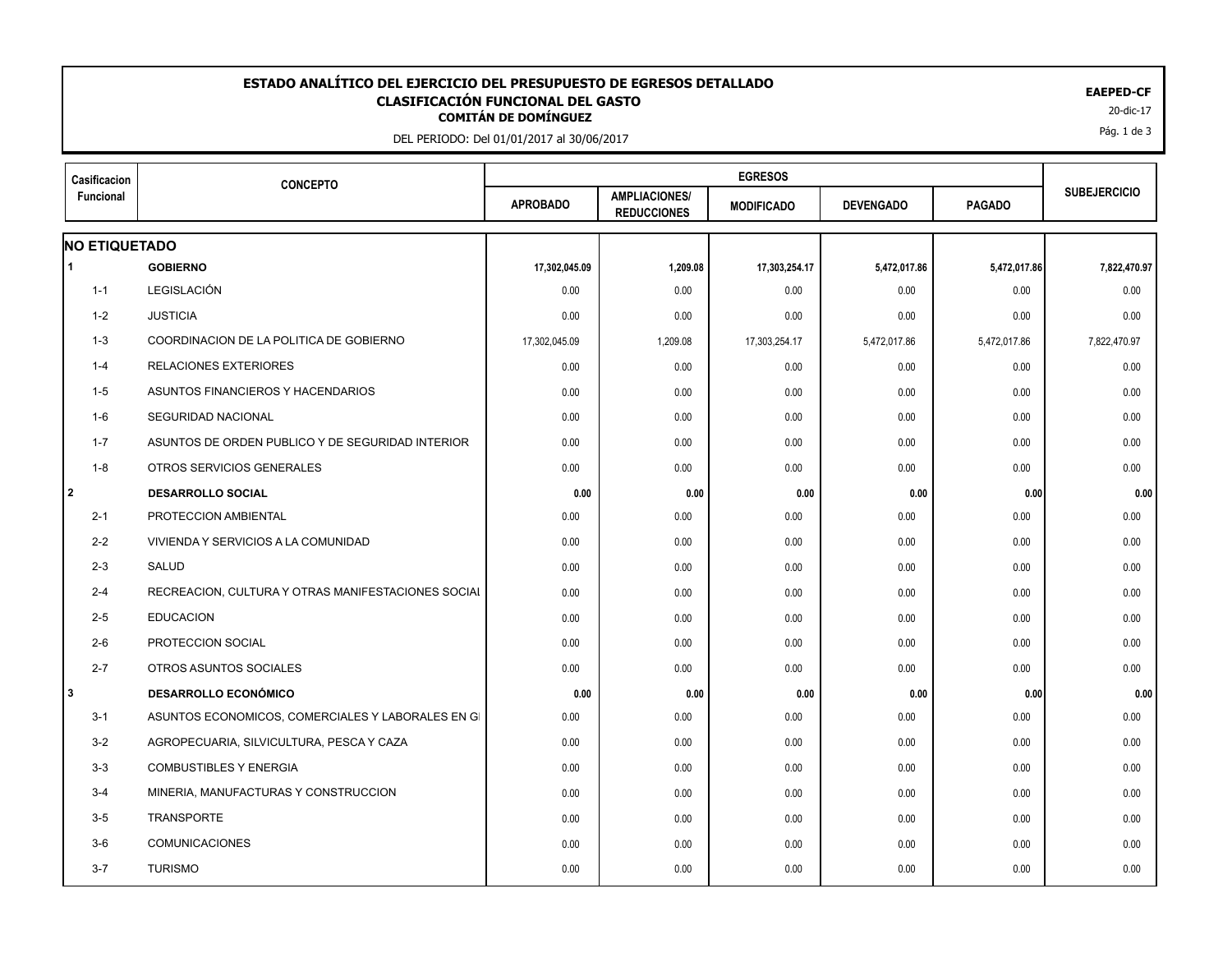## EAEPED-CF<br>**CLASIFICACIÓN FUNCIONAL DEL GASTO**<br>20-dic-17 <sup>20-dic-17</sup> **ESTADO ANALÍTICO DEL EJERCICIO DEL PRESUPUESTO DE EGRESOS DETALLADO EAEPED-CF CLASIFICACIÓN FUNCIONAL DEL GASTO**

DEL PERIODO: Del 01/01/2017 al 30/06/2017

| Casificacion         | <b>CONCEPTO</b>                                     |                 |                                            |                   |                  |               |                     |
|----------------------|-----------------------------------------------------|-----------------|--------------------------------------------|-------------------|------------------|---------------|---------------------|
| Funcional            |                                                     | <b>APROBADO</b> | <b>AMPLIACIONES/</b><br><b>REDUCCIONES</b> | <b>MODIFICADO</b> | <b>DEVENGADO</b> | <b>PAGADO</b> | <b>SUBEJERCICIO</b> |
| $3-8$                | CIENCIA, TECNOLOGIA E INNOVACION                    | 0.00            | 0.00                                       | 0.00              | 0.00             | 0.00          | 0.00                |
| $3-9$                | OTRAS INDUSTRIAS Y OTROS ASUNTOS ECONOMICOS         | 0.00            | 0.00                                       | 0.00              | 0.00             | 0.00          | 0.00                |
| l 4                  | OTRAS NO CLASIFICADAS EN FUNCIONES ANTERIORES       | 0.00            | 0.00                                       | 0.00              | 0.00             | 0.00          | 0.00                |
| $4 - 1$              | TRANSACCIONES DE LA DEUDA PUBLICA / COSTO FINANCIER | 0.00            | 0.00                                       | 0.00              | 0.00             | 0.00          | 0.00                |
| $4 - 2$              | TRANSFERENCIAS, PARTICIPACIONES Y APORTACIONES ENT  | 0.00            | 0.00                                       | 0.00              | 0.00             | 0.00          | 0.00                |
| $4 - 3$              | SANEAMIENTO DEL SISTEMA FINANCIERO                  | 0.00            | 0.00                                       | 0.00              | 0.00             | 0.00          | 0.00                |
| $4 - 4$              | ADEUDOS DE EJERCICIOS FISCALES ANTERIORES           | 0.00            | 0.00                                       | 0.00              | 0.00             | 0.00          | 0.00                |
| <b>ETIQUETADO</b>    |                                                     |                 |                                            |                   |                  |               |                     |
| $\blacktriangleleft$ | <b>GOBIERNO</b>                                     | 0.00            | 0.00                                       | 0.00              | 0.00             | 0.00          | 0.00                |
| $1 - 1$              | LEGISLACIÓN                                         | 0.00            | 0.00                                       | 0.00              | 0.00             | 0.00          | 0.00                |
| $1 - 2$              | <b>JUSTICIA</b>                                     | 0.00            | 0.00                                       | 0.00              | 0.00             | 0.00          | 0.00                |
| $1 - 3$              | COORDINACION DE LA POLITICA DE GOBIERNO             | 0.00            | 0.00                                       | 0.00              | 0.00             | 0.00          | 0.00                |
| $1 - 4$              | <b>RELACIONES EXTERIORES</b>                        | 0.00            | 0.00                                       | 0.00              | 0.00             | 0.00          | 0.00                |
| $1 - 5$              | ASUNTOS FINANCIEROS Y HACENDARIOS                   | 0.00            | 0.00                                       | 0.00              | 0.00             | 0.00          | 0.00                |
| $1-6$                | SEGURIDAD NACIONAL                                  | 0.00            | 0.00                                       | 0.00              | 0.00             | 0.00          | 0.00                |
| $1 - 7$              | ASUNTOS DE ORDEN PUBLICO Y DE SEGURIDAD INTERIOR    | 0.00            | 0.00                                       | 0.00              | 0.00             | 0.00          | 0.00                |
| $1 - 8$              | OTROS SERVICIOS GENERALES                           | 0.00            | 0.00                                       | 0.00              | 0.00             | 0.00          | 0.00                |
| 2                    | <b>DESARROLLO SOCIAL</b>                            | 0.00            | 0.00                                       | 0.00              | 0.00             | 0.00          | 0.00                |
| $2 - 1$              | PROTECCION AMBIENTAL                                | 0.00            | 0.00                                       | 0.00              | 0.00             | 0.00          | 0.00                |
| $2 - 2$              | VIVIENDA Y SERVICIOS A LA COMUNIDAD                 | 0.00            | 0.00                                       | 0.00              | 0.00             | 0.00          | 0.00                |
| $2 - 3$              | SALUD                                               | 0.00            | 0.00                                       | 0.00              | 0.00             | 0.00          | 0.00                |
| $2 - 4$              | RECREACION, CULTURA Y OTRAS MANIFESTACIONES SOCIAL  | 0.00            | 0.00                                       | 0.00              | 0.00             | 0.00          | 0.00                |
| $2 - 5$              | <b>EDUCACION</b>                                    | 0.00            | 0.00                                       | 0.00              | 0.00             | 0.00          | 0.00                |
| $2-6$                | PROTECCION SOCIAL                                   | 0.00            | 0.00                                       | 0.00              | 0.00             | 0.00          | 0.00                |
| $2 - 7$              | OTROS ASUNTOS SOCIALES                              | 0.00            | 0.00                                       | 0.00              | 0.00             | 0.00          | 0.00                |
|                      |                                                     |                 |                                            |                   |                  |               |                     |

Pág. 2 de 3